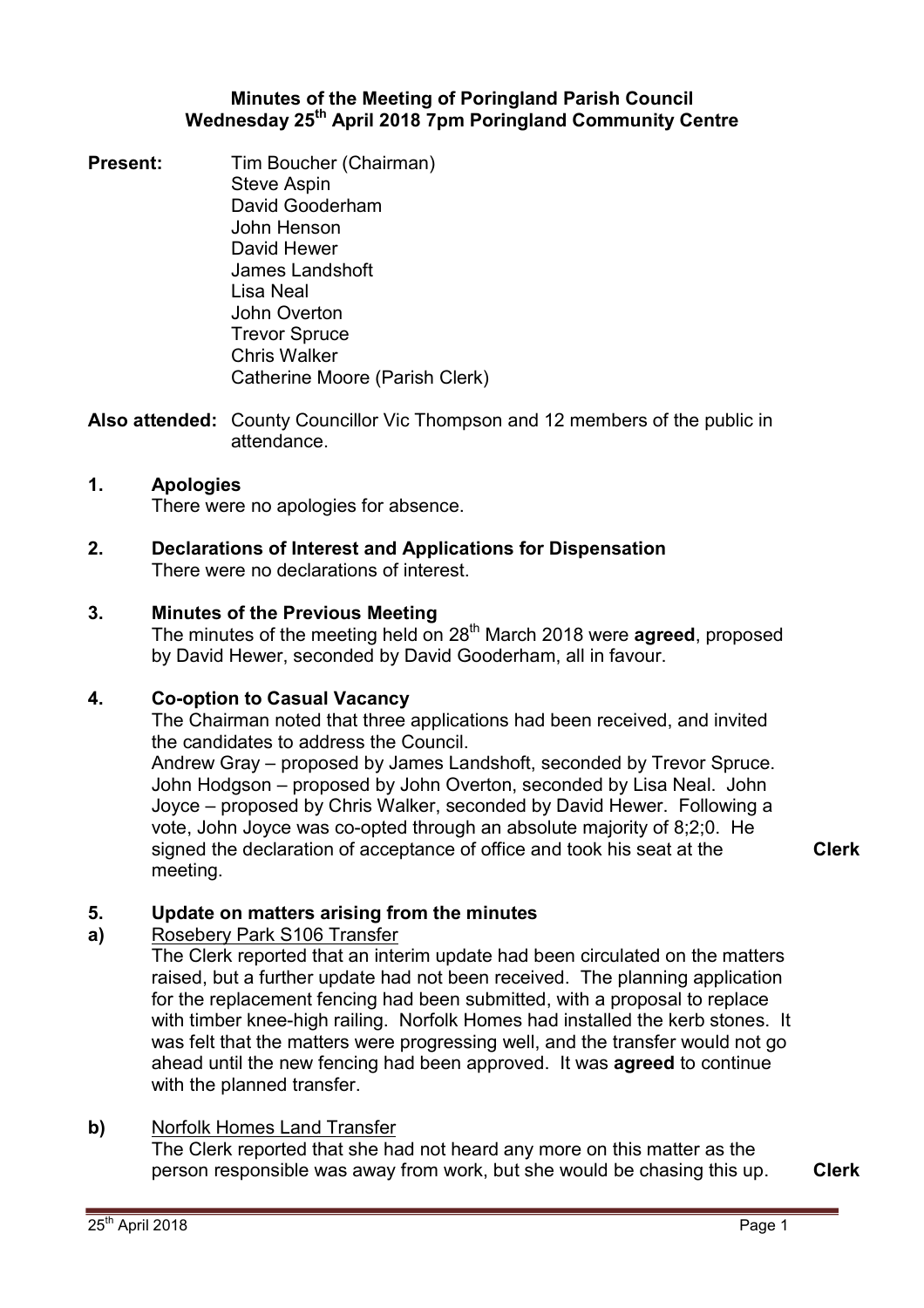# **6. Report from the Chairman**

The Chairman reported that Frankie's Guys had been a great success, making a profit of £700, and that the Community Centre Manager was putting together a schedule of events for 2019. Tickets were available for the Sixties night.

The Burgate Lane application had been heard at Committee, and John Henson had represented the Council, with the application being refused along with the land at the end of Heath Loke which had previously been approved under the five year housing supply.

# **7. Public Participation**

*Standing orders were suspended to allow the County Councillor, District Councillors and members of the public to speak, proposed by James Landshoft, seconded by David Hewer, all in favour.* 

# **a)** District Councillors

John Overton reported that the confirmation of the land supply figures should prevent speculative planning applications. He gave some figures relating to brown bin income and expenditure, noting that the Council received a modest income along with recycling credit, but did have to pay gate fees, vehicle costs and staff costs.

Lisa Neal gave an overview of new responsibilities under the Homeless Reduction Act, noting that the Early Help Hub formed part of the Council's response to this. The Wymondham Trails app would be launching in June, where people could 'walk' around Wymondham virtually. A partnership between the Police and Crime Commissioner and the Early Help Hub relating to domestic abuse had been funded for another two years. Finally, Poringland was one of four communities in South Norfolk receiving the Ping table tennis tables for the summer.

A query was raised whether the charging for DIY waste at recycling centres had resulted in more fly-tipping. In response, it was noted that Norfolk County Council made the charges, and that it was only for DIY waste. The fly-tipped waste was generally not of that sort, which could mean that there was misunderstanding about the charges. The Council could collect bulky items for a small fee, or the householder could order a skip. It was strongly suggested that householders checked any waste carriers licence, and took a copy, as fines would be considerable if the fly-tipped waste was tracked back to an individual.

*Lisa Neal left the meeting.* 

# **b)** County Councillor

Vic Thompson reported that pothole patching remained a top priority of the Council, along with ditch cleaning. Additional money had been received for permeant repairs, but contractors were busy across the country. The NDR was now full open, and proposals for the western link were being considered. Hales roundabout was nearing completion, and campaigning for the duelling of the A47 continued, with the funding in place for Easton to Tuddenham and for Burlingham. The Long Stratton bypass and Hempnall crossroads was funded.

The Digital Committee had undertaken work to map mobile coverage across Norfolk so that there was evidence of coverage and 'not-spots'. The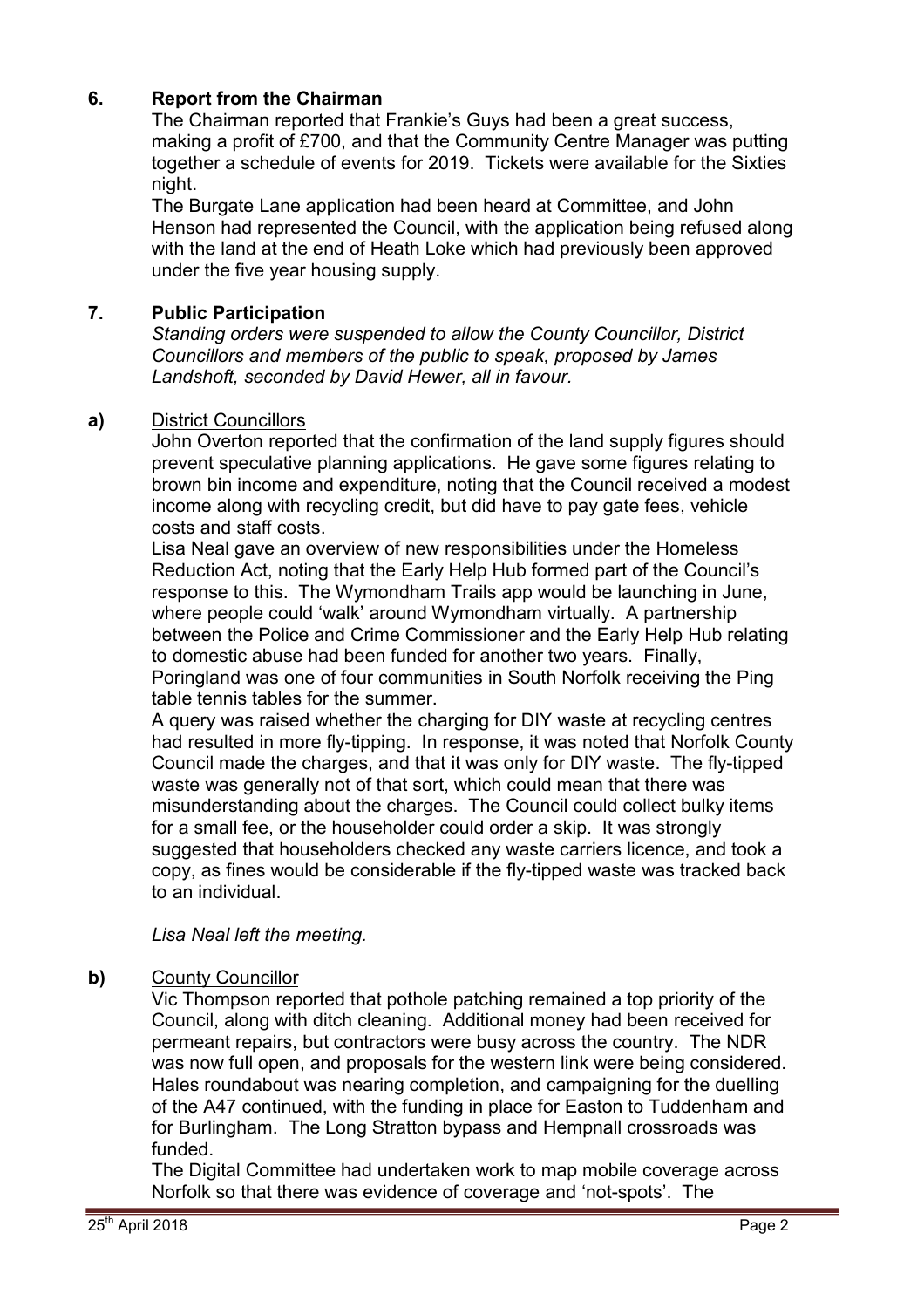information would, in time, be shared with parish councils.

# **c)** Public Participation

A member of the public noted that he was not happy that the path on Shotesham Road had been removed from the Council's conditions of transfer of Rosebery Park. He felt that the removed fence only affected a few, and that the pavement had been promised for over two years. He noted that the old fence and gate were still present and that the pathway was dangerous. In reply, the Chairman noted that the pavement was in the hands of UK Power Networks and that the Council had no powers over the reinstatement of the pavement, and had considered the wider issues and decided to proceed with the transfer.

A member of the public complained that he had raised a number of matters in previous meetings but had not received a response. In reply, the Clerk noted that there was no substantive response as her emails and two chases had not received a reply.

A member of the public reported his concern that there were no junction markings on the Norfolk Homes estate roads, resulting in numerous near misses. The Highways Engineer had agreed to repaint the roundabouts, but would not be painting junction markings. It was **agreed** to consider an application to the Parish Partnership Scheme for white line painting in that area.

A member of the public noted that the pebbles from the retail units next to Budgens were encroaching onto the path. The Clerk was asked to investigate this matter.

A query was raised as to whether there was a dog-friendly area in Poringland. In reply, it was noted that the Mulberry Village Green was large and used for exercising dogs, and that dogs were required to be under control at all times in public places.

A query was raised as to whether the Council's waste bins separated recycling from waste, and suggesting that bins could be installed for this. The Clerk was asked to investigate prices and how this is treated by South Norfolk. **Clerk**

*Standing orders were reinstated.* 

#### **8. Planning**

**a)**  Applications Received

**i)**  2018/0640 41 Howe Lane: Demolition of existing conservatory and erection of rear extension.

Steve Aspin had viewed the plans and visited the site. He noted that there was no line of sight from the neighbouring properties, however there were no details about how water to be removed from near the extension, as the existing rainwater butts were not of sufficient size.

It was **agreed** to support the application subject to suitable disposal of rainwater, preferably through recycling, proposed by Steve Aspin, seconded by John Henson, all in favour. **Clerk**

**ii)** 2018/0718 Community Centre, Overtons Way: Extension to existing car park. Changing grassed area to grass grid to act as an overflow.

**Clerk**

**Clerk**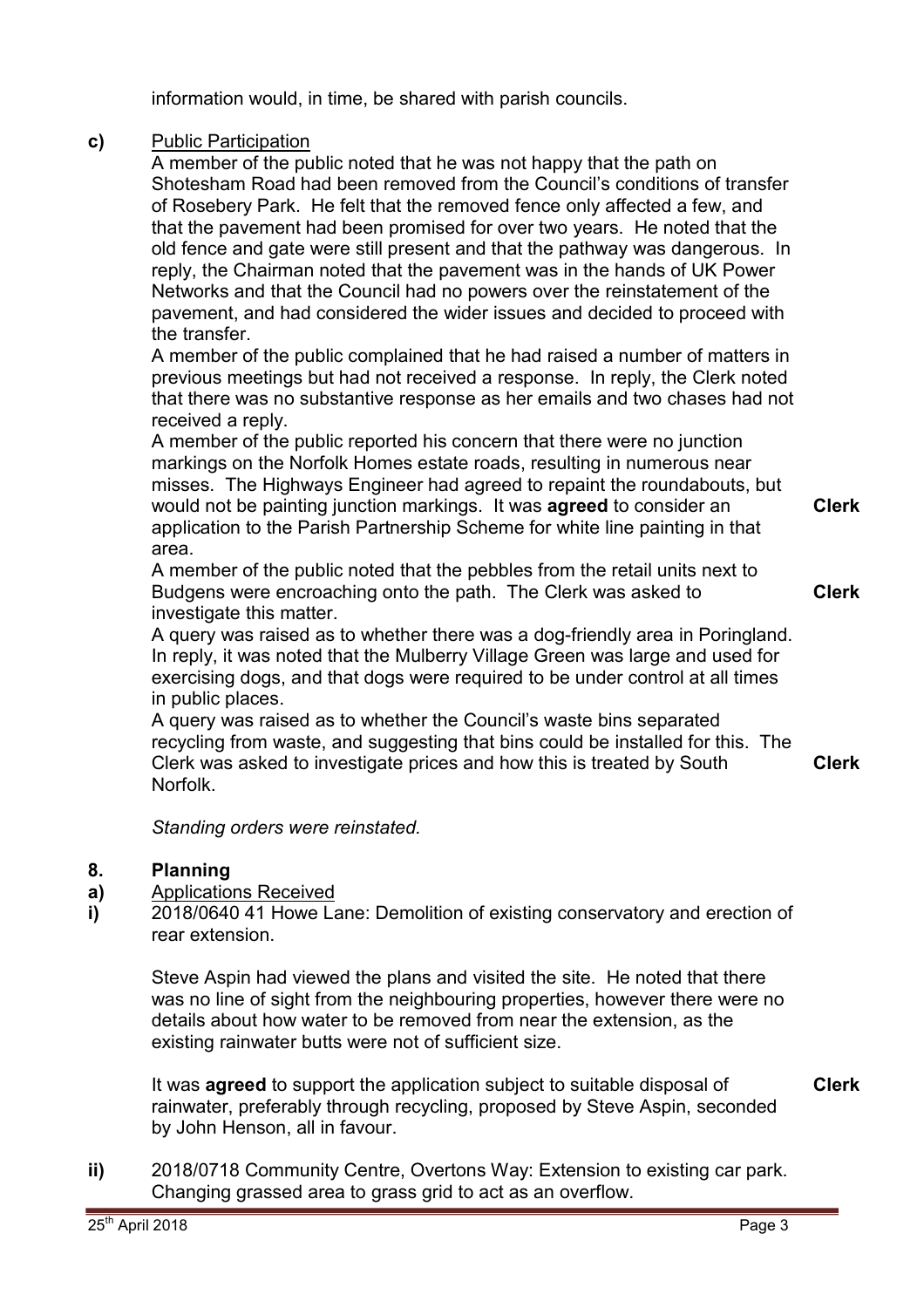It was noted that as this was the Council's application, they would not be commenting.

**iii)** 2018/0755 27 Springfields: Single storey rear extension.

David Gooderham had viewed the plans and visited the site. The extension would make the lounge larger, although it was felt that the drainage to existing drain should be checked as a suitable solution.

It was **agreed** to support the application subject to suitable drainage measures, proposed by David Gooderham, seconded by Chris Walker, all in favour. **Clerk**

**iv)** 2018/0784 15 The Footpath: Erection of gate.

It was **agreed** to make no comment on the application it was only fractionally larger than permitted development tolerances. **Clerk**

- **b)** Planning Decisions
- **i)**  2018/0264 Subdivision of garden of 21 Clearview Drive: Erection of three bedroom chalet bungalow dwelling (revision to scheme approved under 2016/1371/F). **APPROVED**
- **ii)**  2018/0420 127 Cawstons Meadow: Single storey kitchen extension to front elevation. **APPROVED**
- **iii)**  2018/0546 St Lawrence, Bungay Road: Discharge of condition 3 of planning permission 2016/0872 - Materials. **APPROVED**
- **9. Correspondence and Consultations** None.

#### **10. Finance**

**a)**  Receipts, Payments, and Bank Reconciliation The receipts, payments and bank reconciliation for March 2018 were presented and **noted**.

### **b)** Accounts for Payment

It was **agreed** to pay the following accounts, proposed by James Landshoft, seconded by David Hewer, all in favour.

|                              | <b>Staff Salaries</b>        | £6,032.60 |
|------------------------------|------------------------------|-----------|
| <b>HMRC</b>                  | <b>PAYE &amp; NIC</b>        | £2,011.10 |
| <b>Norfolk Pension Fund</b>  | Superannuation               | £2,113.31 |
| BT                           | Telephone and Broadband      | £42.17    |
| <b>Norfolk Copiers</b>       | Photocopier                  | £172.76   |
| Microshade                   | Hosted IT                    | £217.62   |
| <b>LCPAS</b>                 | Subscription                 | £100.00   |
| <b>Total Gas &amp; Power</b> | <b>CC Electricity</b>        | £776.85   |
| <b>Nisbets</b>               | <b>CC Equipment</b>          | £29.97    |
| Hugh Crane Cleaning Eqt      | <b>Cleaning Materials</b>    | £210.08   |
| <b>Banqueting Hire</b>       | <b>Frankie's Guys Tables</b> | £121.60   |
| <b>D</b> Michael Productions | Frankie's Guys Fee Balance   | £1,512.00 |
|                              |                              |           |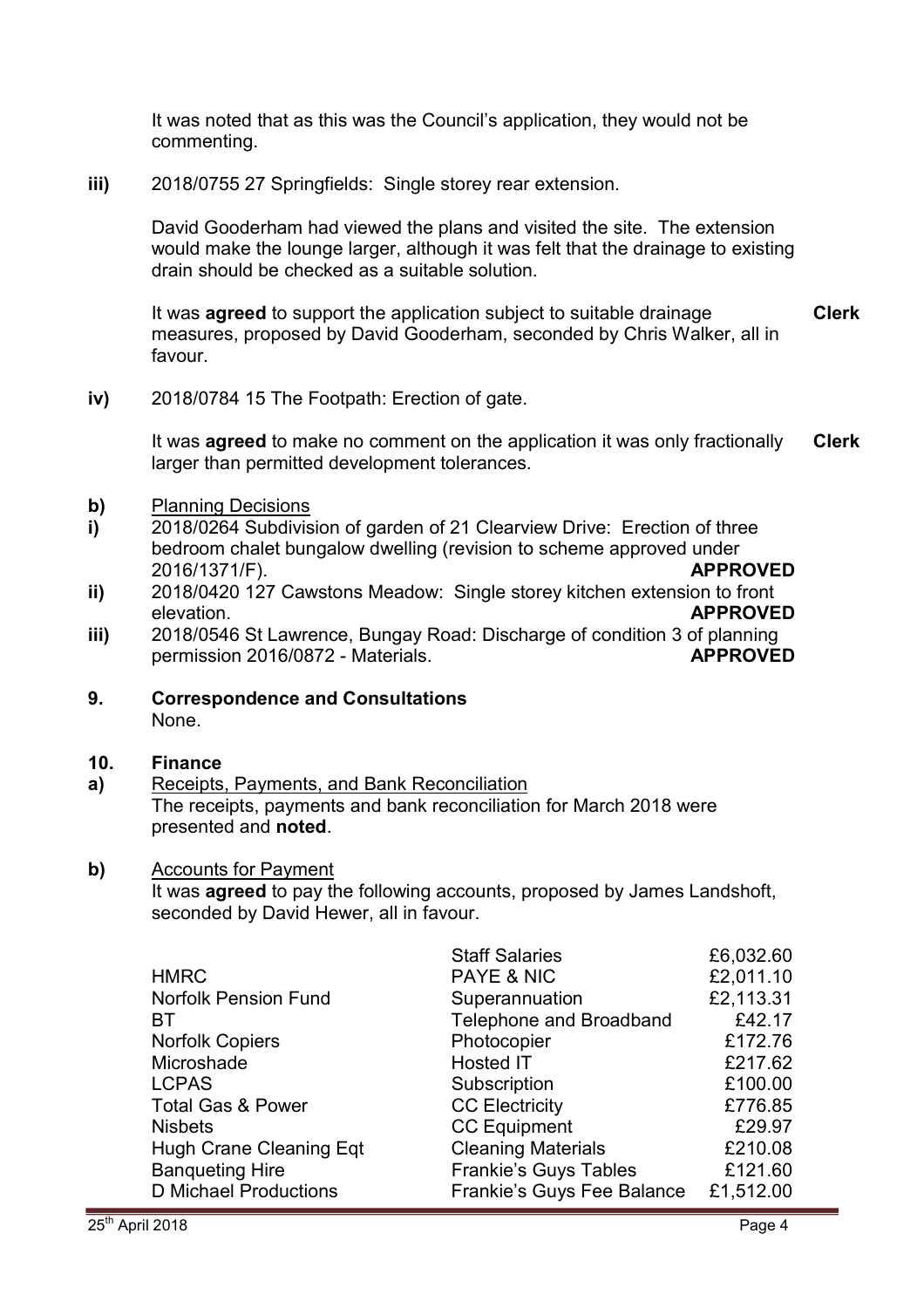| <b>Audio Electronic Design</b><br><b>Public Works Loan Board</b><br>Sovereign Play & Design<br>AC Leigh<br><b>Spruce Landscapes</b><br><b>Spruce Landscapes</b><br>Veolia<br><b>Barclaycard</b><br><b>Fenland Leisure</b><br><b>ESPO</b><br><b>Anne Barnes</b><br>R Lamberti | Quad 1 Sound<br>Loan Repayment<br><b>Play Markings Balance</b><br>PF Lock Change<br>Left Graves / Mulberry Grass<br><b>Grounds Maintenance</b><br><b>Waste Removal</b><br>Various<br><b>Play Equipment Repairs</b><br>Gas<br><b>PF Audit</b><br>George Michael Deposit | £1,386.00<br>£4,356.63<br>£1,894.49<br>£442.63<br>£180.00<br>£945.00<br>£74.23<br>£848.26<br>£367.54<br>£215.22<br>£35.00<br>£500.00 |
|------------------------------------------------------------------------------------------------------------------------------------------------------------------------------------------------------------------------------------------------------------------------------|------------------------------------------------------------------------------------------------------------------------------------------------------------------------------------------------------------------------------------------------------------------------|--------------------------------------------------------------------------------------------------------------------------------------|
| C Moore                                                                                                                                                                                                                                                                      | Petty Cash Top Up                                                                                                                                                                                                                                                      | £34.74                                                                                                                               |
|                                                                                                                                                                                                                                                                              |                                                                                                                                                                                                                                                                        |                                                                                                                                      |

### **c)** Fourth Quarter Budget Comparison The fourth quarter budget comparison was **noted.**

# **d)** Investment of CIL Receipt

The Clerk noted that the Council would be receiving some monies which would need short term investment, as they could be used on the Community Land Project. It was **agreed** that the Clerk would investigate a six month bond, proposed by Chris Walker, seconded by James Landshoft, all in favour. **Clerk**

### **11. Committees and Advisory Groups**

### **a)**  Whole Council Strategic Working Group

The report of the meeting was **noted,** and it was **agreed** that performance indicators would be worked into the Council Action Plan, and that tentative enquiries would be made into potential new burial ground sites. **Clerk**

## **b)** Neighbourhood Plan Committee

The report of the meeting was **noted**. John Henson noted that he was looking at data and evidence gathering. It was confirmed that the terms of reference for the Committee would be reviewed at the next Council meeting as the councillor/public split had now changed with the co-option of John Joyce. **Clerk**

## **12. Other Matters**

# **a)** Annual Report Printing

The Chairman presented the redesigned Annual Report, which carried more pictures and a more engaging front cover. The printing prices were discussed, and it was **agreed** to spend the additional money on a print colour run. **Clerk**

# **b)** Dog Bin Tubby Drive / Utting Close

The Clerk noted that complaints had been received from residents regarding bagged dog waste being thrown into the ditch and neighbouring gardens. It was **agreed** to purchase and install a new dog bin to cover the area, and the Clerk was asked to find a suitable location, proposed by James Landshoft, seconded by Trevor Spruce, all in favour. **Clerk**

## **c)** Event Proposal

A report from the Community Centre Manager was presented requesting permission to run two events: a Princess Party; and a George Michael Tribute